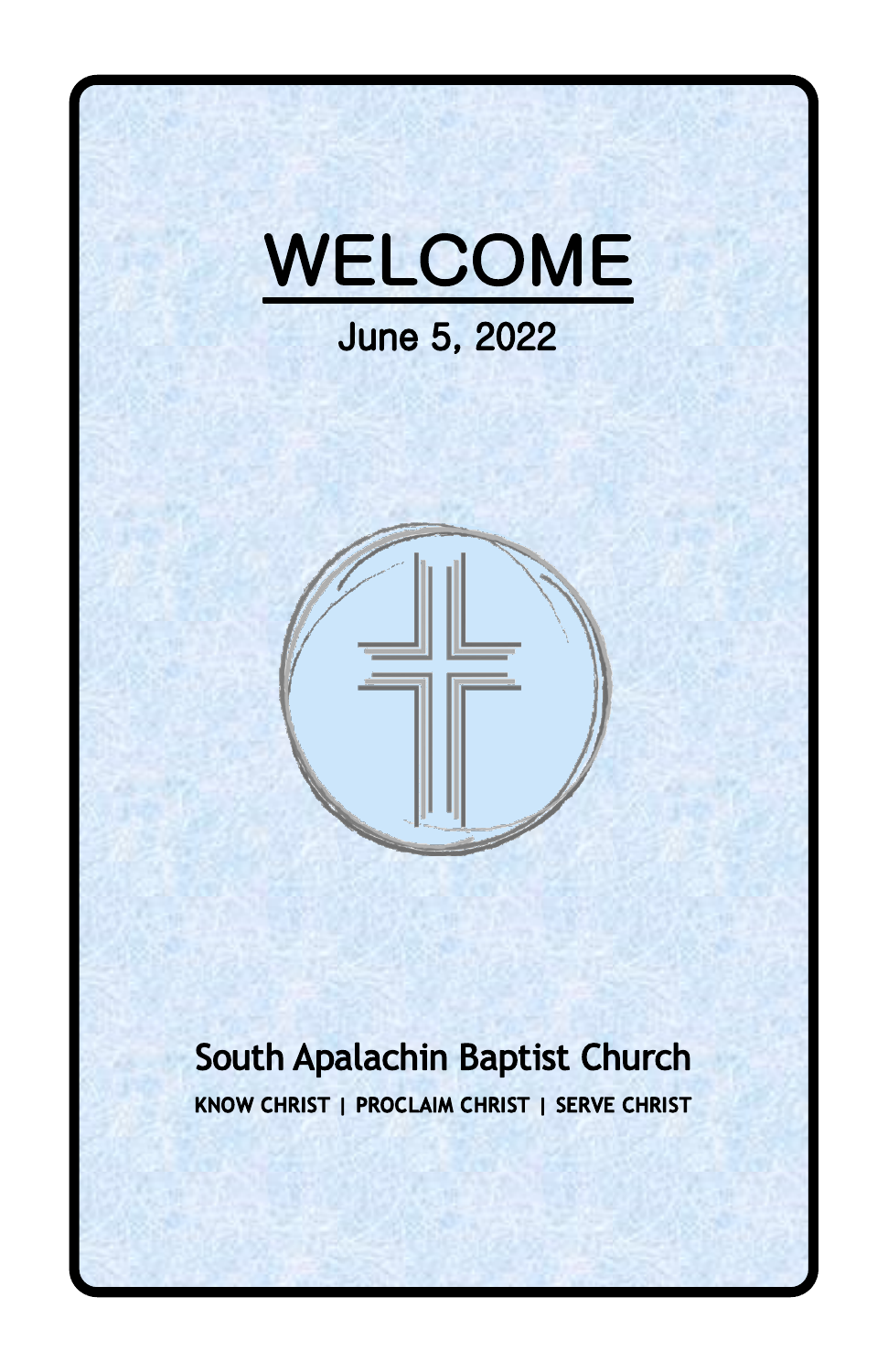## **Praise & Worship Service**

#### **June 5, 2022**

| Welcome to our service - We are glad you are here!          |  |  |
|-------------------------------------------------------------|--|--|
|                                                             |  |  |
|                                                             |  |  |
|                                                             |  |  |
| Songs: His Mercy is More                                    |  |  |
| <b>Man of Sorrows</b>                                       |  |  |
| All I Have is Christ                                        |  |  |
| Children grades K - 4 are dismissed to the Fellowship Hall. |  |  |
| Scripture Reading & Prayer: Matthew 27:33-44  Darren Dodge  |  |  |
| Message: Come Down from the Cross Pastor Dan                |  |  |
|                                                             |  |  |
| Song: Heaven Came Down Hymn #510                            |  |  |
|                                                             |  |  |



#### **OUR SYMPATHIES:**

We wish to express our sympathies to the Walter family as Doris passed away into the loving arms of her Savior on Sunday, May 22. A Memorial Service will be held on Saturday, June 18, at 11:00 am here at the church.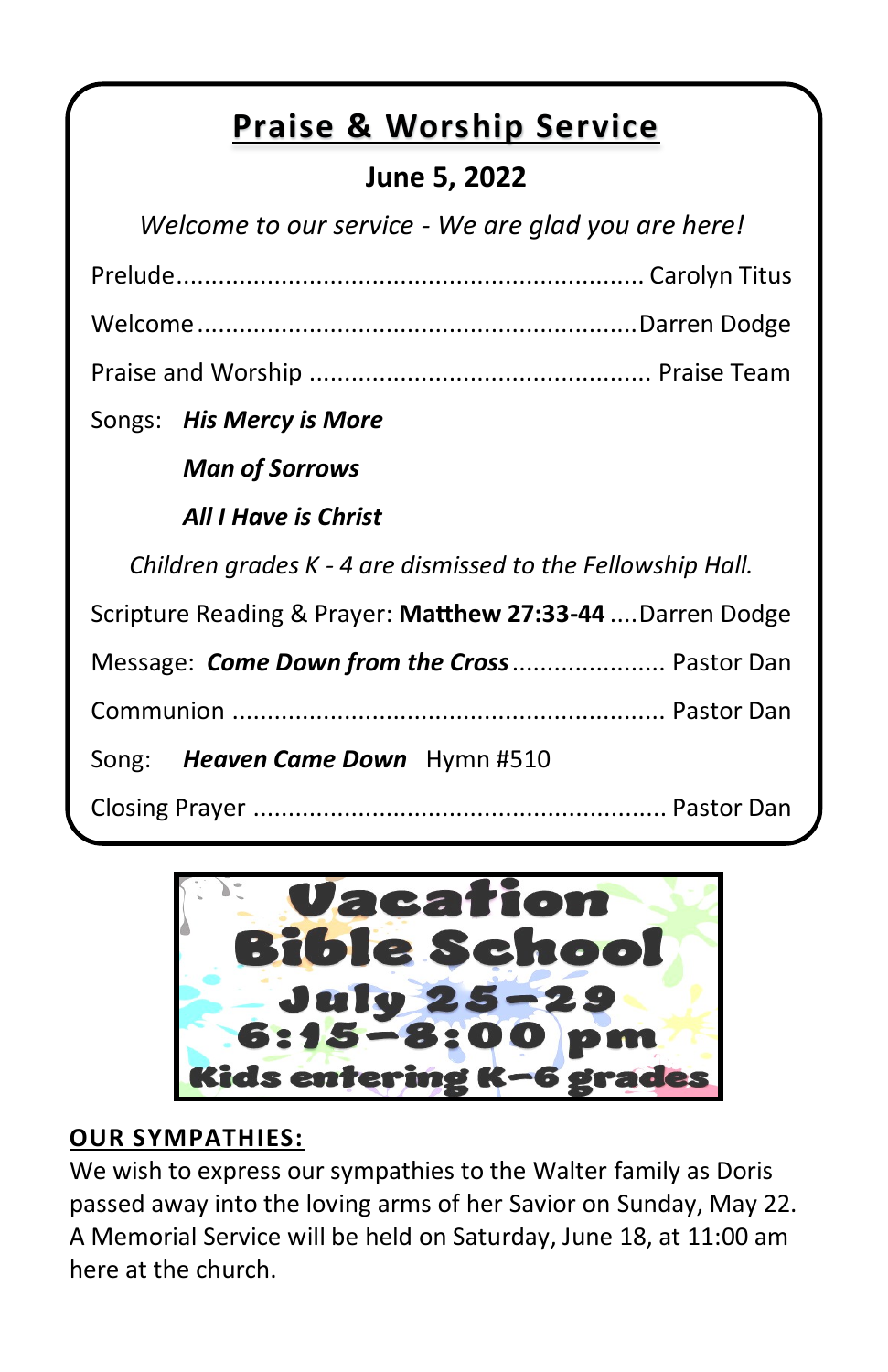### **Schedule of Events**

| Today                |                                                              | June 5, 2022           |  |
|----------------------|--------------------------------------------------------------|------------------------|--|
|                      | 9:45 am Sunday School                                        |                        |  |
|                      | 11:00 am Morning Service - Communion                         |                        |  |
|                      | 5:45 pm The Loft                                             |                        |  |
|                      | 6:00 pm Missions Prayer Service                              |                        |  |
| <b>This Week</b>     |                                                              | <u>June 6-11, 2022</u> |  |
|                      | Tuesday 6:00 pm Sneaker Night                                | Gym                    |  |
|                      | Wednesday 12:30 pm Ladies' Prayer Group                      | Marian Benthin's       |  |
|                      | 7:00 pm Prayer Meeting                                       | Fellowship Hall        |  |
|                      | Thursday 10:00 am Open Gym                                   | Gym                    |  |
| <b>Next Sunday</b>   |                                                              | June 12, 2022          |  |
|                      | 9:45 am Sunday School                                        |                        |  |
|                      | 11:00 am Morning Service with Baptism                        |                        |  |
|                      | 12:00 pm Family Fellowship Dinner                            |                        |  |
| 5:45 pm The Loft     |                                                              |                        |  |
|                      | 6:00 pm Evening Service                                      |                        |  |
| <b>Looking Ahead</b> |                                                              | <b>Save the Date</b>   |  |
|                      | June 18 Memorial Service for Doris Walter at 11:00 am        |                        |  |
|                      | July-August Outside Worship Services at 10:00 am - No Sunday |                        |  |
|                      | School. There will be Toddler & Children's Church and        |                        |  |
|                      | Sunday Evening Church.                                       |                        |  |
|                      | July 17 Mark and Joy Sims will be with us during the Morning |                        |  |
|                      | Service, Fellowship Dinner (moved from July 10), and         |                        |  |
|                      | the Evening Service (moved to after Fellowship Dinner)       |                        |  |
|                      | July 25-29 Vacation Bible School                             |                        |  |
|                      | Oct 14-16 Missions Conference                                |                        |  |

#### **MONTHLY SPECIALS:**

Sign up on the bulletin board if you would like to share in word or music something the Lord lays on your heart on the last Sunday of the month during the beginning of the Worship Service.